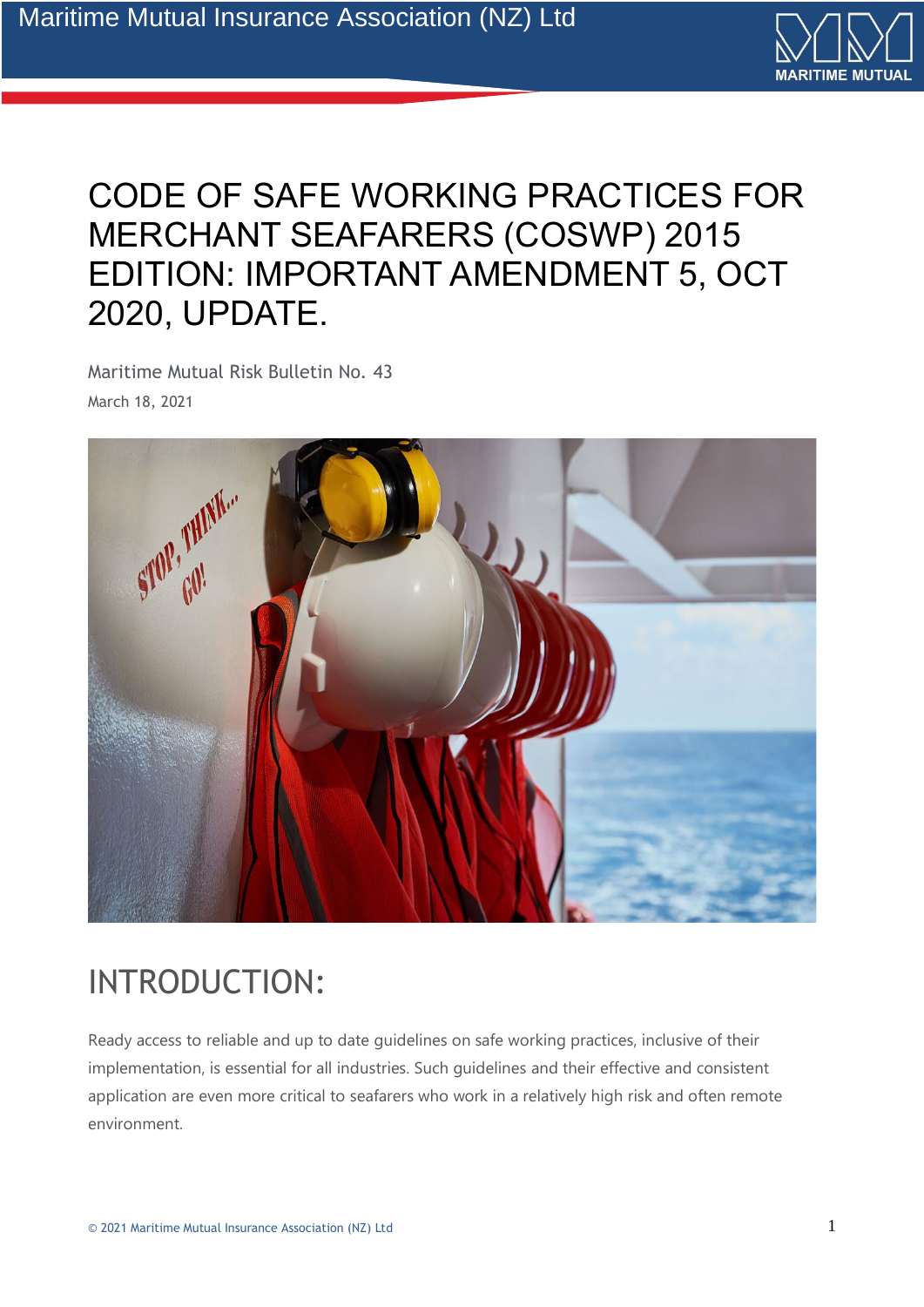

This Risk Bulletin is therefore focused on raising awareness of the availability of the latest update to the UK Marine Coastguard Agency's (MCA) publication Code of Safe Working Practices for Merchant Seafarers (COSWP). It also encourages the specific incorporation of the COSWP work-safe industry standards into the ISM Code SMS manuals and procedures on board all vessels operated by MM members.

# BACKGROUND

As explained by the MCA, "*The Code is an authoritative best practice manual on health and safety on board ships … It deals with the regulatory framework for health and safety on board ship, safety management and statutory duties … and gives practical information on safe working*."

MM's prior advice on the COSWP was contained in the first MM Risk Bulletin (RB Zero) posted on 12 July 2018. It advised that although COSWP was created as a safe working guideline for UK flag vessels, its value as an important loss prevention tool on board all ships – regardless of flag or trade – has been recognised throughout the global shipping industry for many years.

The carriage of an updated hard copy of COSWP is a statutory requirement on board all UK flag commercial vessels. However, it is not mandatory on board any other flag state vessel unless that vessel's ISM Code SMS safe work procedures make specific reference to the incorporation of COSWP. Despite this limitation and probably because of COSWP's almost universal recognition as a best practice guide, Port State Control (PSC) Officers in many countries may consider it as an essential shipboard publication regardless of the inspected ship's flag.

MM members are also reminded that, as provided by MM's P&I Full Condition Survey Form Part B Section 4 (Operational Publications and Manuals), Item 4.14., they are required to ensure their manned vessels are provided with an updated copy of COSWP.

### WHAT IS THE LATEST EDITION/VERSION OF COWSP?

The COSWP publication, 2015 Edition, is the latest edition. This Edition has been updated by a series of five Amendments to date and this process continues. The latest Amendment is [MIN 649 \(M\)](https://www.gov.uk/government/publications/min-649-m-amendment-1-coswp-amendment-5-2020)  Amendment 1 – [COSWP Amendment 5 2020](https://www.gov.uk/government/publications/min-649-m-amendment-1-coswp-amendment-5-2020) as notified by the MCA on 26 Nov. 2020. This notification summarises the latest updates which have been made to COSWP since the posting of the first MM RB on this subject as noted above.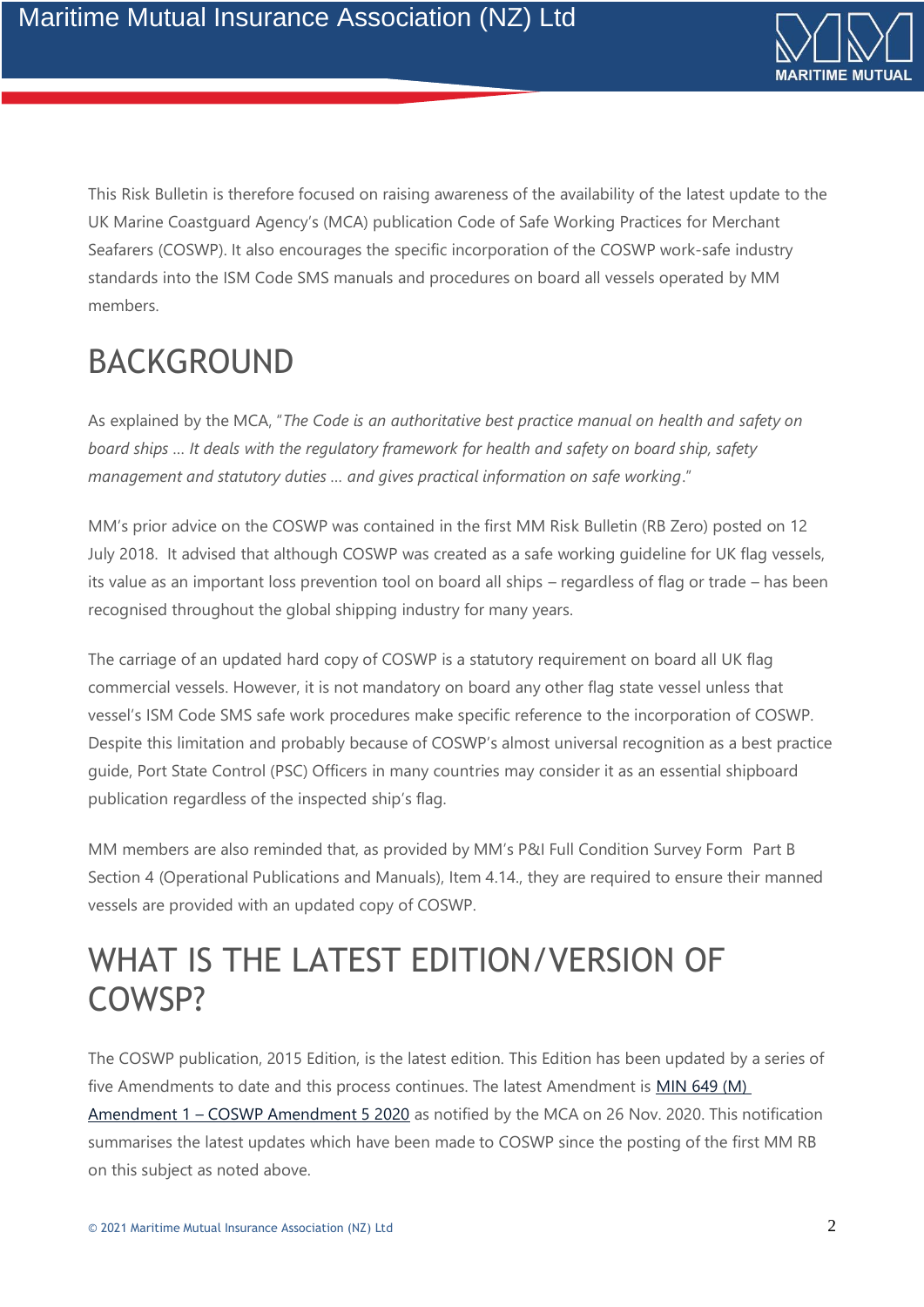

NOTE: The introductory text to MIN 649 (M) contains an apparent error in that at Para. 2.1 refers to the "2019  $4<sup>th</sup>$  Edition of the Code". To avoid confusion, the word "Edition" should be deleted and replaced by the word "Amendment".

All of the amendments to COSWP, including Amendment 5, October 2020, are fully incorporated into an updated and consolidated hard copy version available from most nautical booksellers and chart agents at a cost of about GBP 40. Amendment 5 is also available by itself as a set of loose leaf pages for updating existing COSWP hard copy binders.

A free online version of COSWP 2015 Edition – [Amendment 5, October 2020](https://assets.publishing.service.gov.uk/government/uploads/system/uploads/attachment_data/file/938726/Code_of_Safe_Working_Practices_for_Merchant_Seafarers_Amendment_5_Oct_2020_v.2.pdf) is available from the MCA website. This soft copy version contains the full text and all diagrams as provided in the hard copy publication.

### OVERVIEW OF THE LATEST AMENDMENTS TO COSWP

The essential features of the latest amendments (many of which relate to SOLAS updates) are summarised in MIN 649 (M) and include the following:

#### Chapter 4

- New section on passenger ship Damage Control Drills (SOLAS).
- New annex with table of emergency drills and their frequency.

#### Chapter 6

• New section and links to MCA publications on "Well-being at sea"

#### Chapter 12

- Updated information on vibration exposure limits (SOLAS).
- Updated annex and table of recommended maximum sound limits for different areas on board ship (SOLAS).

#### Chapter 15

- Updated information on personal monitoring equipment (SOLAS).
- New table about testing for toxic gases.

Chapter 20